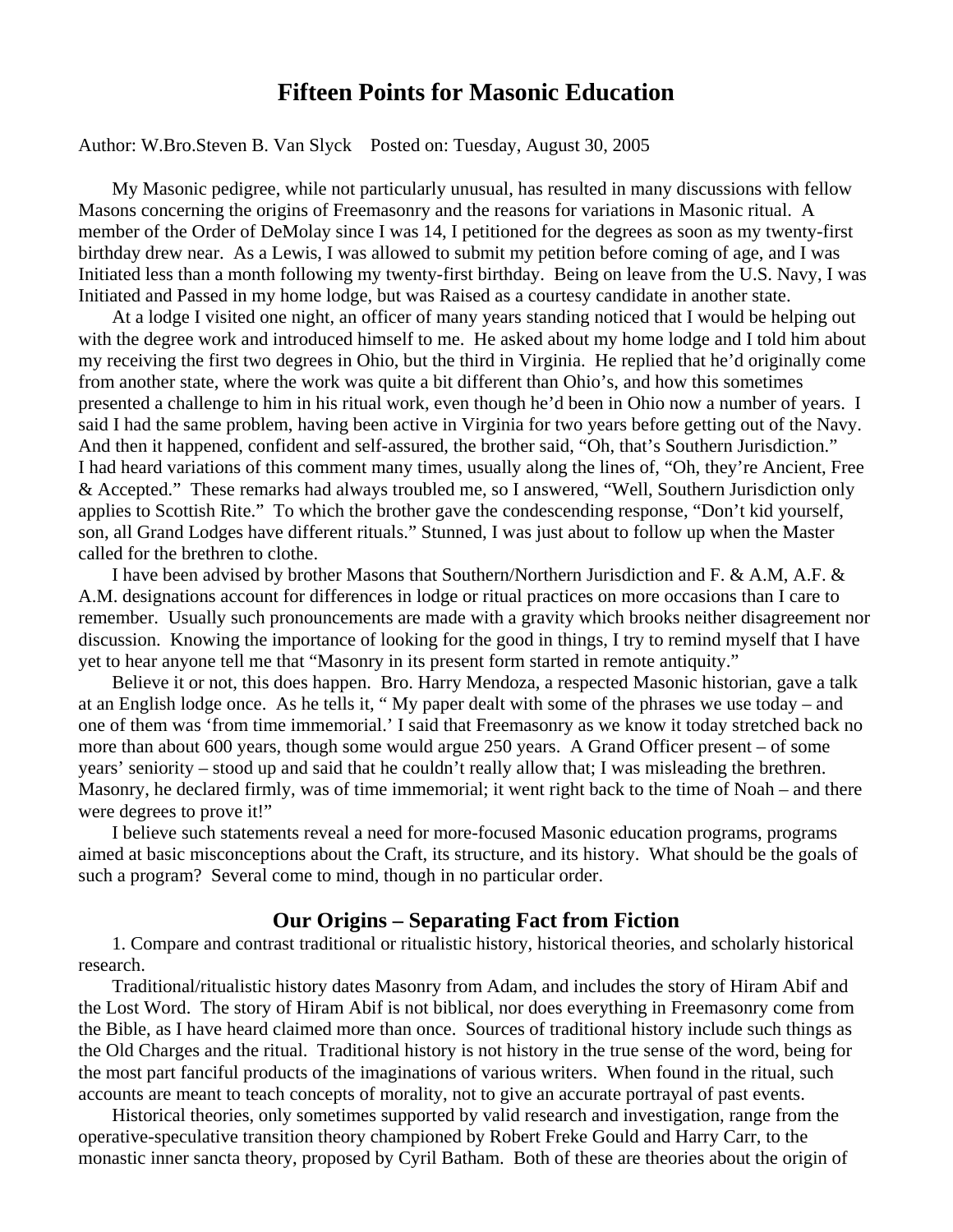speculative Freemasonry. It should be stressed that no one today really knows how the Fraternity originated, but the transition theory seems to have taken on a life of its own, and is too often treated as the last word on the subject. It should be stressed to our students that these are, but theories of origin and not established facts.

Scholarly historical research requires reliable methods of investigation and inquiry. Such works identify opinions and theories as such, provide citations for source materials, rely on direct evidence, where possible instead of hearsay, do not make unwarranted pronouncements or implied assumptions and are not subject to credible attack as to their methodology.

Lodge education officers should both understand for themselves and clearly identify to others, which portions of a program are based on fact, theory, or traditional history. Theories based on poor scholarship should be discouraged in official education programs, or at least properly identified. Let us avoid teaching parables as history.

2. Talk about Masonic research, particularly about the publications of The Masonic Service Association, Quatuor Coronati Lodge, Scottish Rite Research Society, Masonic Book Club, and other reputable sources. Advise Masons where to locate Masonic books, providing names, addresses, and telephone numbers for various publishers. Indicate that the popularity of a book (e.g., Born in Blood) or writer (e.g., Arthur Edward Waite) indicates neither soundness of the theories espoused, validity of the conclusions made, nor qualifications of the author. A one-year subscription to The Short Talk Bulletin should be given to every Mason with his first dues card. A new Mason could do a lot worse than to begin his study of Freemasonry by reading Carl H. Claudy.

# **Organization and Regularity**

3. Instruct Masons on the structure of American Freemasonry. Make sure new Masons understand that although there is a place in the Fraternity for the concordant and appendant bodies, the Grand Lodge is the ultimate governing authority over the Craft, there is no higher degree than that of Master Mason and the attraction of the side degrees should be viewed in its proper perspective. Impress upon Masons that the jurisdictional arrangements of the Scottish Rite and other such bodies have no relevance to U.S. Grand Lodges nor to U.S. Craft (blue lodge) Masonry in general. Furthermore, make it clear that neither the location of a state on the map nor the designation of a Grand Lodge as F. & A.M. or A.F. & A.M. has any bearing on Grand Lodge regularity. Nor do such designations of themselves reveal anything about a Grand Lodge's parentage or pedigree.

4. Explain that the U.S. structure of Masonry does not obtain in other countries. Explain that in some countries the Craft degrees are under the jurisdiction of the Scottish Rite (or Ancient and Accepted Rite), while in others (e.g., Sweden), the Grand Lodge directly controls advancement to degrees beyond that of Master Mason. Explain that advancement in many parts of the world to the next degree (starting with the Fellow Craft) is neither fast nor automatic, the candidate having much more study to do than is usual in the United States. Further, explain that some Grand Lodges (e.g., Sweden) limit Masonic membership to Christians, though this is not the case in the U.K and U.S.

5. Explain that Freemasonry in the United States is not a Christian organization and that a brother called on to give a non-ritual prayer at a Masonic function should not use words such as "In Christ's Name" as doing so could well be offensive to non-Christian Masons who may be present. It would seem the better path to keep non-ritual prayers on a basis "in which all men agree" as the old charges suggest.

6. Tell of the controversies which gave rise to the Antients Grand Lodge, which then labeled the first Grand Lodge as "Moderns," what the basic causes of the difficulties were, and how the two Grand Lodges settled their differences and formed the United Grand Lodge of England. Explain that Masons traveling to foreign countries may expect to find different passwords in use (including the S.), as well as different sets of working tools, different ways of presenting the legend of the third degree, different GHSs, and other general differences around the world, particularly between the more popular post-Union rituals used in Britain and the Webb rituals used in the United States. Explain that in some parts of the world (and the U.S., too) the Craft degrees are worked using rituals propounded by the Scottish Rite. Discuss the "Baltimore" Conventions of 1842, 1843, and 1847 and how they affected American Freemasonry, in part by launching the trend for lodges to transact business only on the third degree and curtailing development of a general Grand Lodge for the United States.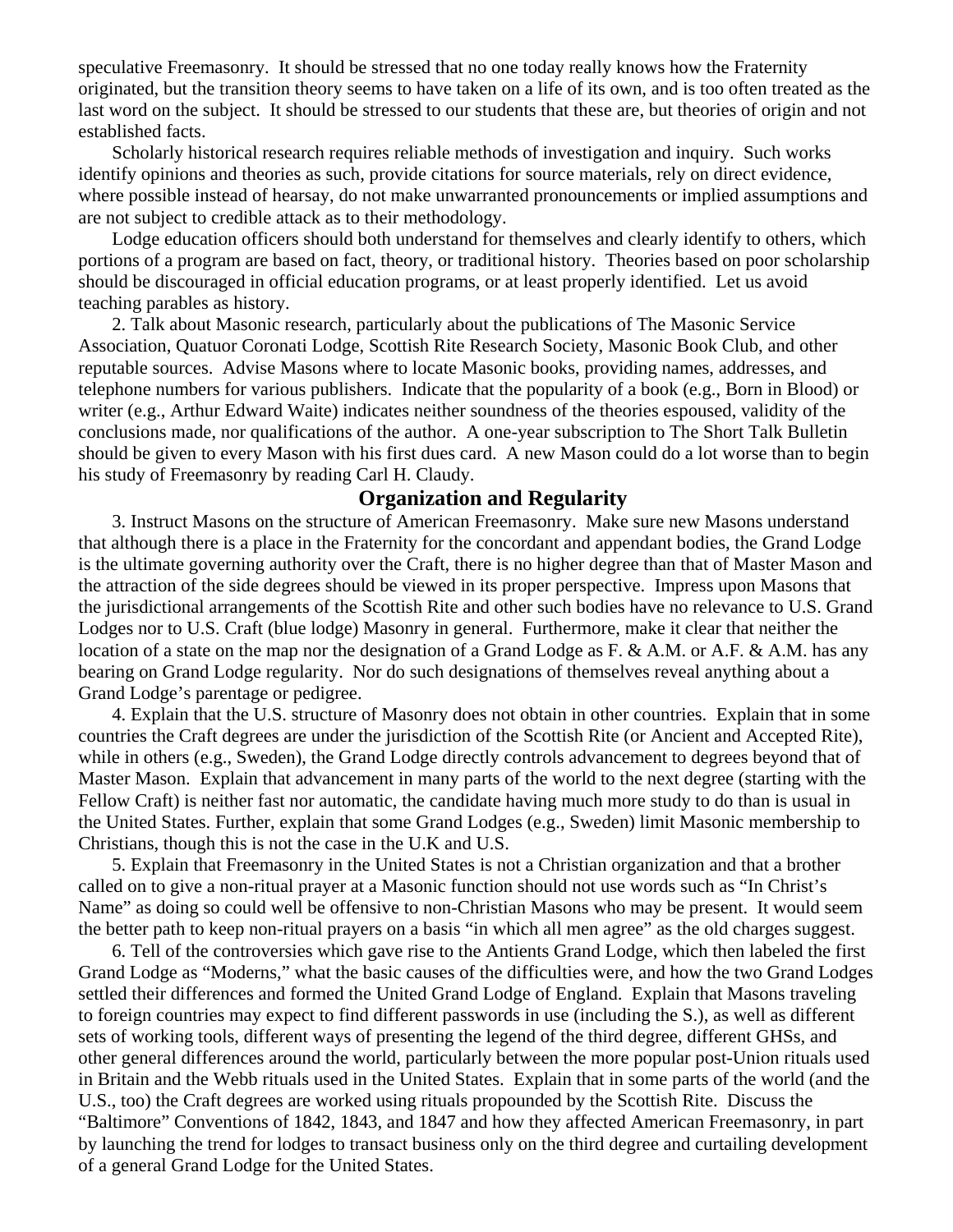7. Explain Prince Hall Masonry. Point out that black and Prince Hall Masons are not necessarily irregular, that irregular black and Prince Hall Masons are not irregular because of race, that a black Mason is not necessarily a Prince Hall Mason, and that many black Masons belong to lodges chartered by socalled "white" grand lodges. Irregularity stems from a Grand Lodge's pedigree, not the racial makeup of its lodges, and is, in any case, always judged subjectively.

#### **THE RITUAL**

8. Explain in general terms the history of Masonic ritual. The original Masonic degrees were Apprentice and Fellow. The Master Mason degree was more or less settled in the 1720s and the Royal Arch arose in the 1730s, but all other degrees are more recent innovations and arose outside of the Craft Masonry setting. Grand Lodges have sovereign authority to determine what Craft rituals will be used in their jurisdictions. A Grand Lodge may specify a particular ritual, or may leave the matter up to local lodges and simply set general guidelines. The designations "F. & A.M.," "A.F. & A.M.," "F.A.A.M.," or otherwise are irrelevant as far as ritual is concerned.

9. Explain the origin of the words, "So mote it be," being Middle English for "So may it be" or "So be it," and appearing twice in the Regius Manuscript. Provide new Masons with a properly translated copy of the Regius MS and suggest that they read John Hamill's book, The History of English Freemasonry.

10. Explain that Masonic ritual is supposed to make sense spiritually and emotionally, not logically or historically. Take, for example, the Pythagorean theorem, which relates the lengths of the sides of a right triangle to its hypotenuse, stated algebraically as a2+b2=c2. Mathematical historians dispute whether Pythagoras himself ever posited the theorem named after him or devised a proof of it. But in either case, the Babylonians made use of the theory by about 2,000 B.C., some 1,400 years before Pythagoras was born. Nothing survives of Pythagoras' work, although the "bride's chair proof" or "proof walking on stilts" as it has been called, popularized by Euclid and shown on Masonic tracing boards, is as good a representation as any of how the early Greeks would have approached the problem. The proof is used as the Past Master symbol by our English brethren. Nor is Pythagoras famous for saying "Eureka," meaning "I have found it." It was Archimedes, who gave this exclamation when, sitting in his bath, he realized how to determine whether the crown of Hieron II, King of Syracuse, was pure gold by immersing it in water to discover its specific gravity. Pythagoras was not, of course, "raised to the sublime degree of Master Mason." There was no such thing during his time.

11. Foster an interest in quality ritual and encourage establishment of lodges of instruction. The cipher ritual is not a substitute for rehearsals and must not be used as a crutch. A lodge of instruction could, by bringing together members of several lodges to practice jointly, promote exchange of good ideas and discourage unnecessary practices and bad habits. Ideas abound: teach deacons and stewards how to hold and carry a staff properly, teach chaplains how to time their prayers and direct them to the candidate; teach proper voice techniques; teach speakers how to deal with unexpected situations (e.g., an improperly prepared EA candidate being presented to the Master). There are two areas where lodges of instruction could be especially helpful: demonstrating proper salutes and teaching correct pronunciation and delivery.

## **Due-guards and signs**

When I joined the Navy, I was told that salutes become sloppier in direct proportion to the rank of the officer giving them. In Freemasonry, however, where our only contention should be on "who best can work and best agree" (i.e., make their wall level and plumb), just the opposite should be true. Unfortunately it is not. Due-guards and signs should be given in a crisp, military manner, and accompanied by appropriate placement of the feet. Hands should be completely flat for all due-guards and signs, except for the moving FC sign. For some unknown reason, the FC degree presents special problems. There is a disturbing tendency in some lodges to give the FC due-guard with the one arm extended. This is not correct! The resulting gesture has no place in a Masonic lodge. All signs, including the FC sign, being p. signs, represent a ctg m and not a plg m. We are not talking dolls, nor are we throwing salt or catching flies.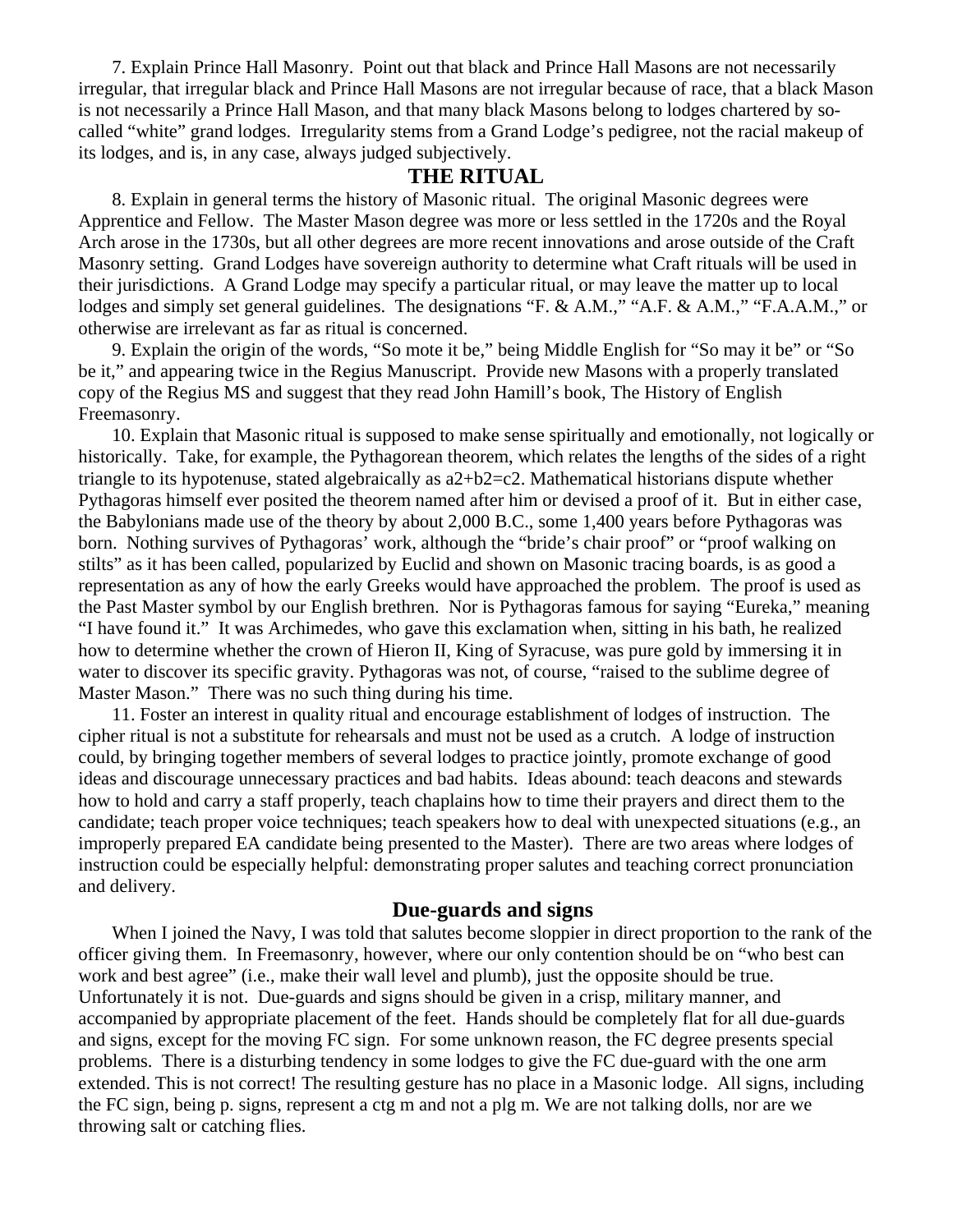#### **Word pronunciation and delivery**

I am reminded of the story of the new Mason, who went home and told his wife of the three types of men to be found in a Masonic lodge, the walkers, the talkers and the holy men. The walkers walk around the lodge; the talkers talk while the walkers walk; and the holy men (they're the ones with aprons trimmed in purple), they sit with their heads in their hands saying, "Oh my god."

Of course it's easy to preach from behind; its quite another when you're sitting in the East with all eyes upon you. We all acquire bad habits – some very dear to the heart. In fact, certain passages sound better with a word pronounced, shall we say, "with improvement." For example, I much prefer /DAY-itee/, /PILE-as-tur/, and /DYE-ves-ted/. All of which are wrong. Mis¬pro¬noun¬cing the word "divest" is particularly popular because emphasizing the first syllable draws attention to the distinction between investing and divesting. Which proves the point that we must consider the message being conveyed not only by the words but by their delivery as well. Correct pronunciation is only a beginning, but it is a necessary one.

Before moving on, allow me to suggest three areas where a zero tolerance policy should be employed and absolute perfection demanded, the apron presentation, the "G" Lecture, and the presentation and description of the FPOF. These areas are the hearts of their degrees. I believe that anything less than perfection in their presentation is an insult both to the candidate and to the lodge.

So let's pronounce the words right. When they're said wrong, the speaker comes across as uncaring and unprepared. Let's understand the meaning, too, because correct pronunciation will not save a speaker, who doesn't know what he's saying.

Some word usages ("stone," "bourne," "smote") are commonly heard only in Masonic ritual. I would like to touch on these and the more common errors, which so often arise, but I must leave a more thorough study for the future. A number of problem words are listed in the Appendix.--- So much for ritual matters.

## **Mythconceptions**

12. Advise Masons that Freemasonry is not anti-Catholic although, depending whom you ask, the opposite may be true. In 1974 Cardinal Seper wrote to the bishops, stating that "The Sacred Congregation for the Doctrine of the Faith . . . has ruled that Canon 2335 no longer bars a Catholic from membership of Masonic groups. . . . And so a Catholic who joins the Freemasons is excommunicated only if the policy and actions of the Freemasons in his area are known to be hostile to the Church. . . ." But there have been developments since then. In 1983, a new Code of Canon Law was published, wherein Canon 2335 was replaced by Canon 1374, which only forbade membership in organizations which "plot against the Church" and removed the penalty of automatic excommunication, replacing it with "a just penalty." This is in conformity with Cardinal Seper's interpretation. Shortly before the new Code was published, however, the Sacred Congregation, under a new Prefect, issued a pronouncement that Canon 1374 did not really affect the original policy. Although the pronouncement nullifies Cardinal Seper's earlier ruling, it was issued prior to the effective date of the new canon. Accordingly, some dioceses are holding that the canon supersedes the ruling and are on that basis permitting Masonic membership. The point is that Masonry is neither "for" nor "against" any faith or denomination. The repeated need to

say so is deeply troubling as it reveals, at best, questions arising out of on little or no capacity for independent thought.

13. Explain that the American Revolution was not a Masonic plot or conspiracy, nor was the Boston Tea Party and suggest that Masons curb their appetite for these stories. Certainly Masons participated in all these events, but if Masonry as an organization were to have done so it would be more cause for shame than jubilation. After all, General Arnold was also a Freemason.

# **Attending To The Gullible – And The Hateful**

14. Discuss the Morgan Affair, and explain the danger of ignoring anti-Masonic sentiments. Masons are charged not to let their zeal for the institution lead them into argument with those who through ignorance may ridicule it. But anti-Masons are not acting only out of ignorance. Their attacks are not ridicule but weapons specifically employed to destroy society's greatest champion of freedom of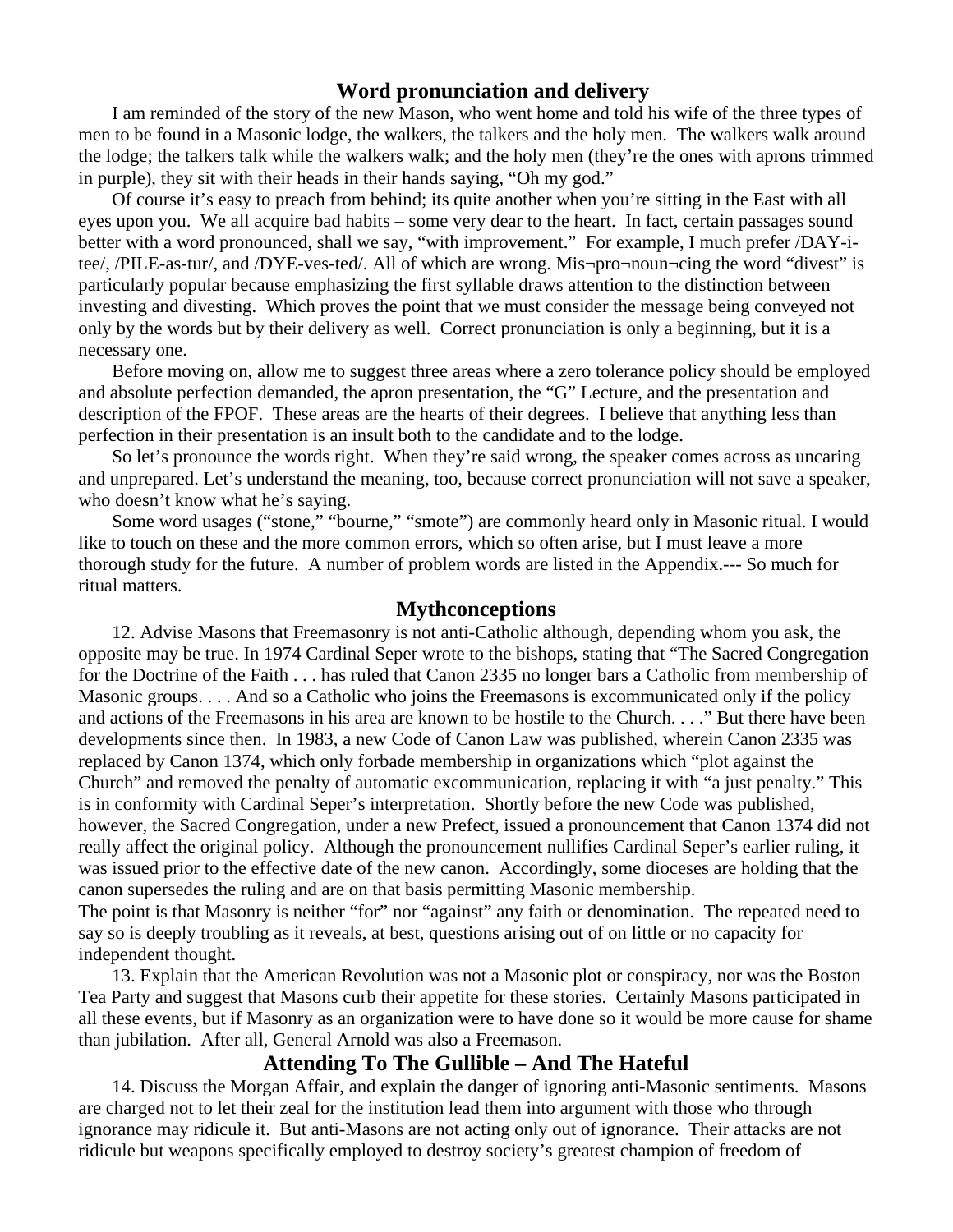conscience and universal morality. Masons should be strongly encouraged to study Ed King's website at http://Masonicinfo .com. It provides a wealth of information about the anti-Mason and his motivations.

15. Explain that Freemasonry isn't about secrets, and that "It's a secret" is an unacceptable response to general questions about the Craft. Anti-Masons like to attack the strawman of Masonic "secrecy," attempting thereby to neatly avoid the fact that our organization, like any other, is entitled to its privacy. As if we should be ashamed of restricting our meetings to members only.

Make sure Masons understand that "the real secrets in Masonry are personal insights. They are secret not because we are pledged to conceal them, but because they cannot be truly communicated from one person to another." Anti-Masons who think they've done something clever by publishing what they believe to be our "secrets" are truly a sad lot. An unexpected writer (Giovanni Casanova) put it this way:

" Men who plan only to be accepted as Freemasons with the purpose of coming to know the secret of the Order run great risk of growing old under the trowel without ever attaining their object. There is a secret, but it is so inviolable, that it has never been told nor confided to anyone. Those who grasp at the superficiality of things believe that the secret consists in words, signs and grips, or that in the final analysis it is the grand word of the last degree. A mistake!"

He who discovers the secret of Freemasonry, for they never know where they are finding it, will not arrive at that knowledge by reason of frequenting lodges. He gains it only by the strength of reflecting, of reasoning, of comparing, and of deducing. He will not confide it to his best friend in Freemasonry, for he knows that if that brother does not find it for himself as did he, the friend will not have the talent to extract the means to do so from what shall be said in his ear. \*\*\*

Those, who by dishonest indiscretion make no scruple of revealing, what is done in lodge have never revealed the essential, for, they do not know it, and if they have not known, truly they cannot reveal. Unfortunately, Masonic history and many of the matters above are also not learned by "frequenting lodges." But unlike the secrets of the apron, square, compasses and trowel, Masonic education can be taught – and we are the ones charged to do so.

#### **Conclusion**

Six hundred years ago, an anonymous priest, for his Masonic education project, wrote:

"This good lord loved the craft full well, and proposed to strengthen it, every dell; For diverse faults that in the craft he found, he set about into the land After all the Masons of the craft, to come to him full even straghfte [straight]. For to amend these defaults all, by good counsel, if it might fall, An assembly then he could let make, of diverse lords in their state -- Dukes, earls, and barons also; knights, squires, and many mo. (And the great burgesses of that city, they were there all in their degree.) These were there each one algate [everywhere, always], to ordain for these Masons' estate -- There they sought by their wit, how [that] they might govern it:" Fyftene artyculus they ther sow[g]ton, and fyftene poyntys they wro[g]ton.

My fifteen points are nothing compared to the timeless message of the Regius Manuscript. But I flatter myself that my points also have their place. I've been told that the trouble with Masonic education of this type is that it never reaches the brethren who need it most – that is, the ones who believe that their long tenure in lodge equals knowledge of the Craft. This is alarming, because as the saying goes, "If you